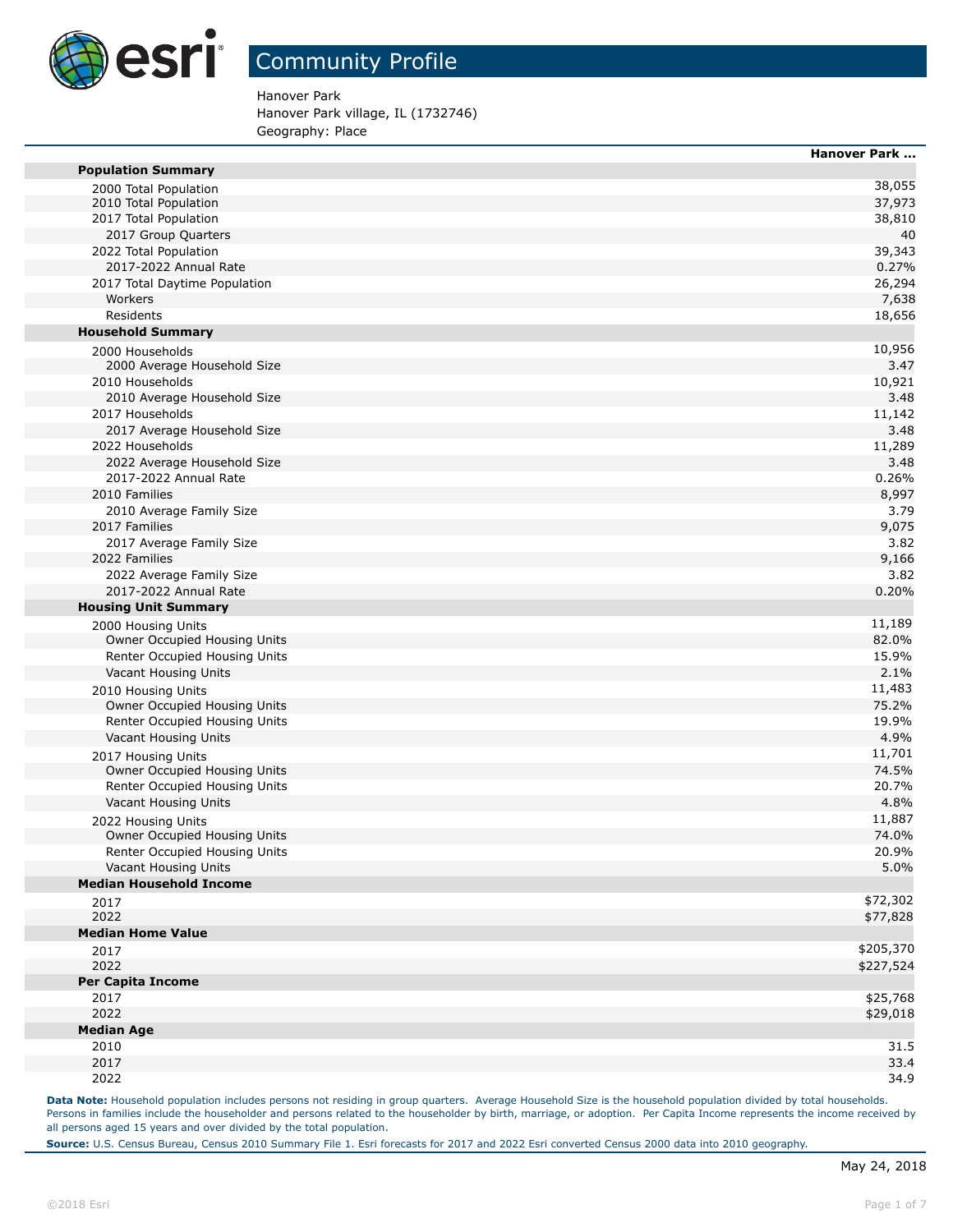

Hanover Park Hanover Park village, IL (1732746)

Geography: Place

|                                            | <b>Hanover Park </b> |
|--------------------------------------------|----------------------|
| 2017 Households by Income                  |                      |
| Household Income Base                      | 11,142               |
| $<$ \$15,000                               | 6.2%                 |
| \$15,000 - \$24,999                        | 7.3%                 |
| \$25,000 - \$34,999                        | 6.2%                 |
| \$35,000 - \$49,999                        | 11.9%                |
| \$50,000 - \$74,999                        | 19.8%                |
| \$75,000 - \$99,999                        | 18.3%                |
| \$100,000 - \$149,999                      | 17.7%                |
| \$150,000 - \$199,999                      | 6.5%                 |
| $$200,000+$                                | 6.0%                 |
| Average Household Income                   | \$88,069             |
| 2022 Households by Income                  |                      |
| Household Income Base                      | 11,288               |
| $<$ \$15,000                               | 6.5%                 |
| $$15,000 - $24,999$                        | 7.2%                 |
| \$25,000 - \$34,999                        | 5.8%                 |
| \$35,000 - \$49,999                        | 10.8%                |
| \$50,000 - \$74,999                        | 17.1%                |
| \$75,000 - \$99,999                        | 17.6%                |
| \$100,000 - \$149,999                      | 19.9%                |
| \$150,000 - \$199,999                      | 7.6%                 |
| \$200,000+                                 | 7.5%                 |
| Average Household Income                   | \$99,224             |
| 2017 Owner Occupied Housing Units by Value |                      |
| Total                                      | 8,723                |
| $<$ \$50,000                               | 1.9%                 |
| \$50,000 - \$99,999                        | 6.4%                 |
| \$100,000 - \$149,999                      | 14.0%                |
| \$150,000 - \$199,999                      | 25.4%                |
| \$200,000 - \$249,999                      | 21.5%                |
| \$250,000 - \$299,999                      | 14.6%                |
| \$300,000 - \$399,999                      | 11.4%                |
| \$400,000 - \$499,999                      | 2.7%                 |
| \$500,000 - \$749,999                      | 1.6%                 |
| \$750,000 - \$999,999                      | 0.4%                 |
| $$1,000,000 +$                             | 0.0%                 |
| Average Home Value                         | \$222,145            |
| 2022 Owner Occupied Housing Units by Value |                      |
| Total                                      | 8,799                |
| $<$ \$50,000                               | 0.9%                 |
| \$50,000 - \$99,999                        | 4.2%                 |
| \$100,000 - \$149,999                      | 11.6%                |
| \$150,000 - \$199,999                      | 22.0%                |
| \$200,000 - \$249,999                      | 20.5%                |
| \$250,000 - \$299,999                      | 16.6%                |
| \$300,000 - \$399,999                      | 15.9%                |
| \$400,000 - \$499,999                      | 4.3%                 |
| \$500,000 - \$749,999                      | 3.1%                 |
| \$750,000 - \$999,999                      | 0.8%                 |
| $$1,000,000 +$                             | 0.1%                 |
| Average Home Value                         | \$250,418            |
|                                            |                      |

Data Note: Income represents the preceding year, expressed in current dollars. Household income includes wage and salary earnings, interest dividends, net rents, pensions, SSI and welfare payments, child support, and alimony. **Source:** U.S. Census Bureau, Census 2010 Summary File 1. Esri forecasts for 2017 and 2022 Esri converted Census 2000 data into 2010 geography.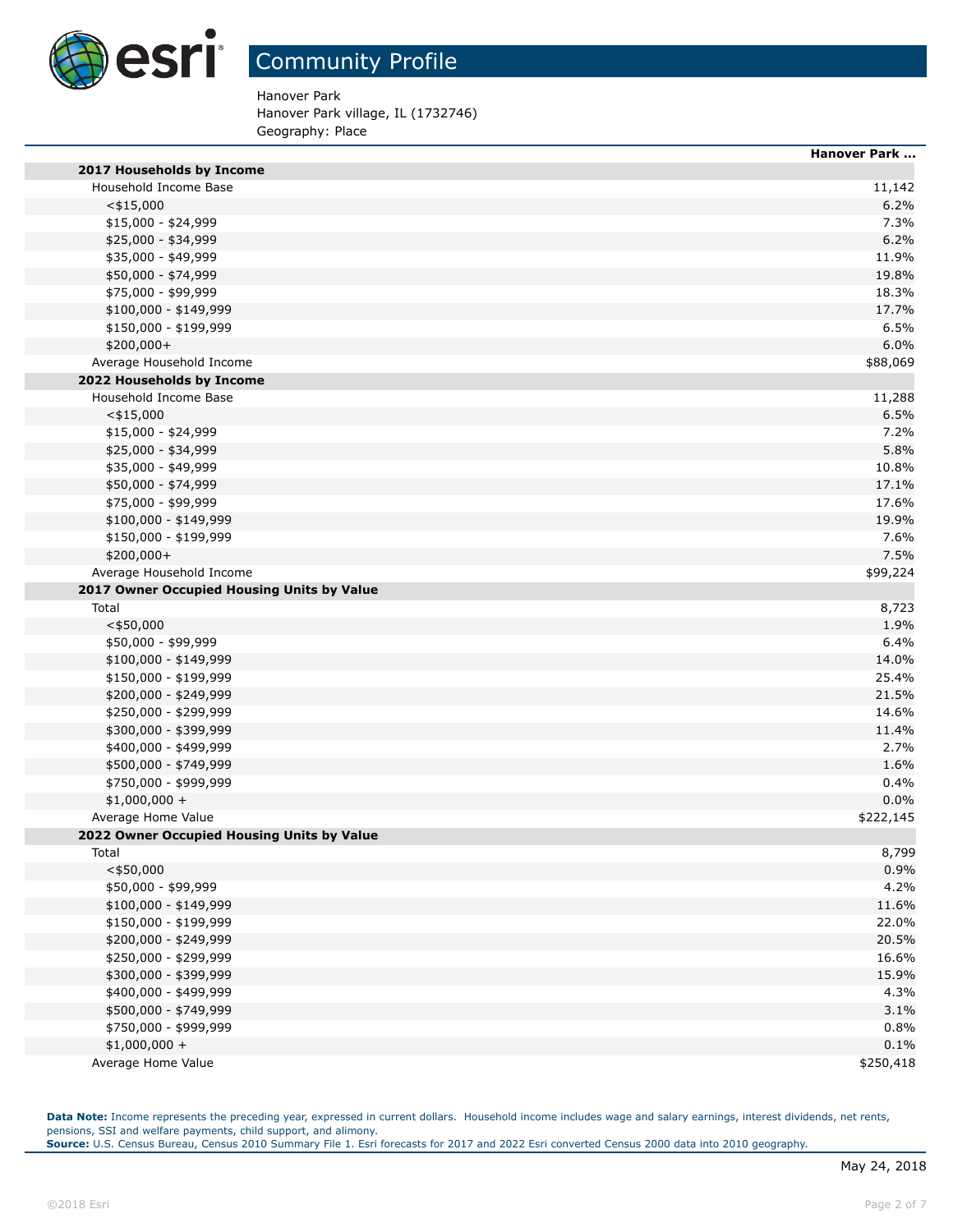

Hanover Park Hanover Park village, IL (1732746)

Geography: Place

|                        | Hanover Park |
|------------------------|--------------|
| 2010 Population by Age |              |
| Total                  | 37,973       |
| $0 - 4$                | 7.9%         |
| $5 - 9$                | 8.0%         |
| $10 - 14$              | 8.3%         |
| $15 - 24$              | 15.7%        |
| $25 - 34$              | 15.6%        |
| $35 - 44$              | 14.8%        |
| $45 - 54$              | 13.9%        |
| $55 - 64$              | 9.7%         |
| $65 - 74$              | 4.1%         |
| 75 - 84                | 1.6%         |
| $85 +$                 | 0.4%         |
| $18 +$                 | 70.6%        |
| 2017 Population by Age |              |
| Total                  | 38,810       |
| $0 - 4$                | 7.3%         |
| $5 - 9$                | 7.3%         |
| $10 - 14$              | 7.3%         |
| $15 - 24$              | 13.9%        |
| $25 - 34$              | 16.9%        |
| $35 - 44$              | 14.1%        |
| $45 - 54$              | 12.7%        |
| $55 - 64$              | 11.4%        |
| $65 - 74$              | 6.5%         |
| 75 - 84                | 2.2%         |
| $85 +$                 | 0.6%         |
| $18 +$                 | 74.0%        |
| 2022 Population by Age |              |
| Total                  | 39,344       |
| $0 - 4$                | 7.3%         |
| $5 - 9$                | 6.9%         |
| $10 - 14$              | 7.2%         |
| $15 - 24$              | 12.5%        |
| $25 - 34$              | 16.3%        |
| $35 - 44$              | 15.3%        |
| $45 - 54$              | 12.1%        |
| $55 - 64$              | 11.0%        |
| $65 - 74$              | 7.7%         |
| 75 - 84                | 3.0%         |
| $85 +$                 | 0.7%         |
| $18 +$                 | 74.6%        |
| 2010 Population by Sex |              |
| Males                  | 19,194       |
| Females                | 18,779       |
| 2017 Population by Sex |              |
| Males                  | 19,518       |
| Females                | 19,292       |
| 2022 Population by Sex |              |
| Males                  | 19,784       |
| Females                | 19,560       |
|                        |              |

**Source:** U.S. Census Bureau, Census 2010 Summary File 1. Esri forecasts for 2017 and 2022 Esri converted Census 2000 data into 2010 geography.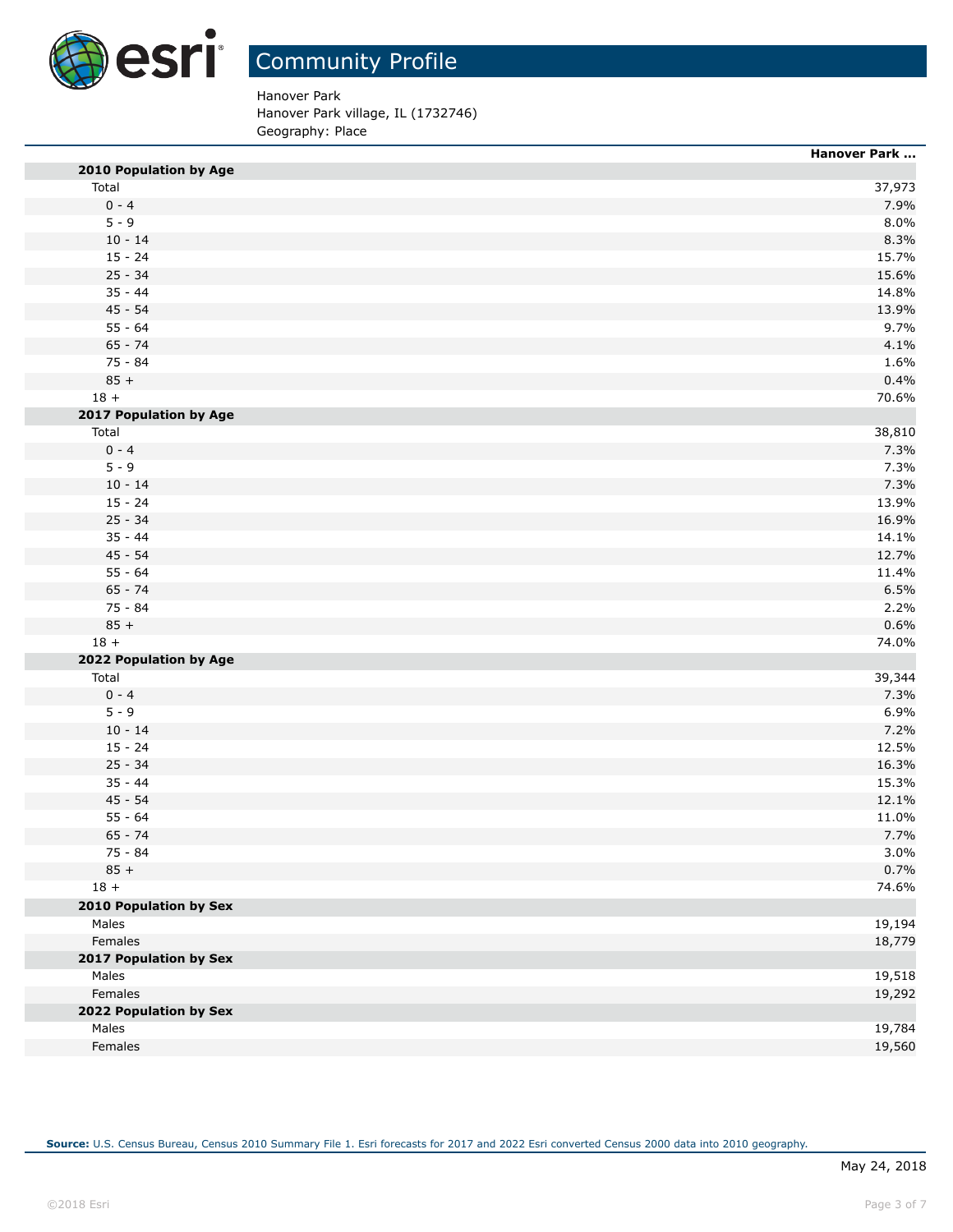

## Community Profile

Hanover Park

Hanover Park village, IL (1732746) Geography: Place

|                                                    | <b>Hanover Park </b> |
|----------------------------------------------------|----------------------|
| 2010 Population by Race/Ethnicity                  |                      |
| Total                                              | 37,973               |
| White Alone                                        | 58.5%                |
| <b>Black Alone</b>                                 | 7.0%                 |
| American Indian Alone                              | 1.0%                 |
| Asian Alone                                        | 15.2%                |
| Pacific Islander Alone                             | 0.0%                 |
| Some Other Race Alone                              | 14.8%                |
| Two or More Races                                  | 3.4%                 |
| Hispanic Origin                                    | 38.3%                |
| Diversity Index                                    | 80.5                 |
| 2017 Population by Race/Ethnicity                  |                      |
| Total                                              | 38,810               |
| White Alone                                        | 56.9%                |
| <b>Black Alone</b>                                 | 6.6%                 |
| American Indian Alone                              | 1.0%                 |
| Asian Alone                                        | 17.6%                |
| Pacific Islander Alone                             | 0.0%                 |
| Some Other Race Alone                              | 14.4%                |
| Two or More Races                                  | 3.5%                 |
| Hispanic Origin                                    | 38.4%                |
| Diversity Index                                    | 81.1                 |
| 2022 Population by Race/Ethnicity                  |                      |
| Total                                              | 39,343               |
| White Alone                                        | 54.6%                |
| <b>Black Alone</b>                                 | 6.5%                 |
| American Indian Alone                              | 1.0%                 |
| Asian Alone                                        | 19.1%                |
| Pacific Islander Alone                             | 0.0%                 |
| Some Other Race Alone                              | 15.1%                |
| Two or More Races                                  | 3.6%                 |
| Hispanic Origin                                    | 40.2%                |
| Diversity Index                                    | 82.4                 |
| 2010 Population by Relationship and Household Type |                      |
| Total                                              | 37,973               |
| In Households                                      | 100.0%               |
| In Family Households                               | 93.0%                |
| Householder                                        | 23.7%                |
| Spouse                                             | 17.7%                |
| Child                                              | 39.6%                |
| Other relative                                     | 8.9%                 |
| Nonrelative                                        | 3.2%                 |
| In Nonfamily Households                            | 7.0%                 |
| In Group Quarters                                  | 0.0%                 |
| Institutionalized Population                       | 0.0%                 |
| Noninstitutionalized Population                    | 0.0%                 |
|                                                    |                      |

Data Note: Persons of Hispanic Origin may be of any race. The Diversity Index measures the probability that two people from the same area will be from different race/ ethnic groups. **Source:** U.S. Census Bureau, Census 2010 Summary File 1. Esri forecasts for 2017 and 2022 Esri converted Census 2000 data into 2010 geography.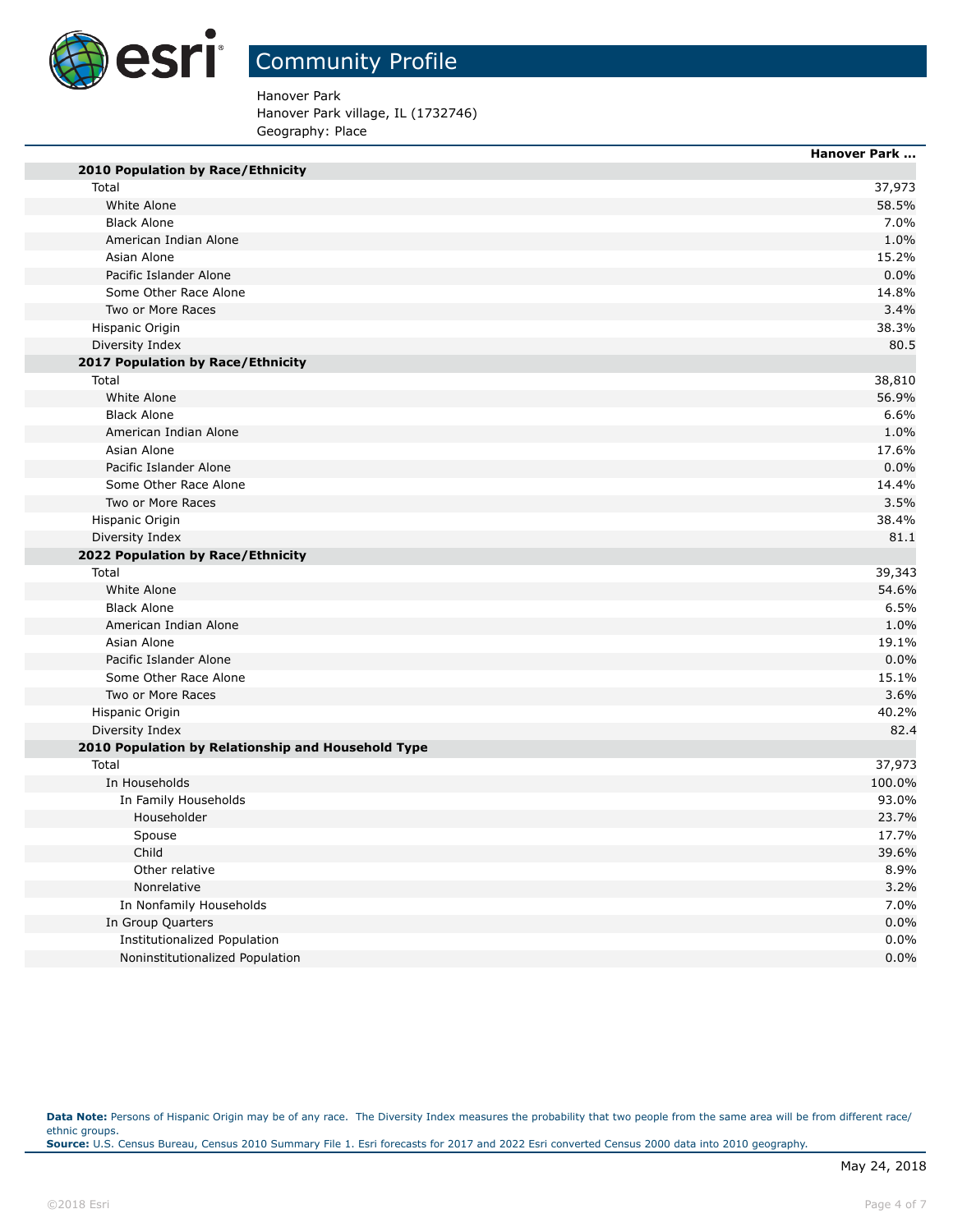

# Community Profile

Hanover Park Hanover Park village, IL (1732746) Geography: Place

|                                               | <b>Hanover Park </b> |
|-----------------------------------------------|----------------------|
| 2017 Population 25+ by Educational Attainment |                      |
| Total                                         | 24,937               |
| Less than 9th Grade                           | 12.0%                |
| 9th - 12th Grade, No Diploma                  | 8.0%                 |
| High School Graduate                          | 24.1%                |
| GED/Alternative Credential                    | 2.6%                 |
| Some College, No Degree                       | 18.1%                |
| Associate Degree                              | 9.1%                 |
| Bachelor's Degree                             | 18.9%                |
| Graduate/Professional Degree                  | 7.3%                 |
| 2017 Population 15+ by Marital Status         |                      |
| Total                                         | 30,335               |
| Never Married                                 | 32.1%                |
| Married                                       | 58.3%                |
| Widowed                                       | 3.0%                 |
| Divorced                                      | 6.6%                 |
| 2017 Civilian Population 16+ in Labor Force   |                      |
| Civilian Employed                             | 95.1%                |
| Civilian Unemployed (Unemployment Rate)       | 4.9%                 |
| 2017 Employed Population 16+ by Industry      |                      |
| Total                                         | 20,612               |
| Agriculture/Mining                            | 0.2%                 |
| Construction                                  | 5.9%                 |
| Manufacturing                                 | 18.2%                |
| Wholesale Trade                               | 3.1%                 |
| Retail Trade                                  | 12.5%                |
| Transportation/Utilities                      | 7.8%                 |
| Information                                   | 1.6%                 |
| Finance/Insurance/Real Estate                 | 5.4%                 |
| Services                                      | 43.5%                |
| <b>Public Administration</b>                  | 1.8%                 |
| 2017 Employed Population 16+ by Occupation    |                      |
| Total                                         | 20,611               |
| <b>White Collar</b>                           | 53.3%                |
| Management/Business/Financial                 | 10.9%                |
| Professional                                  | 14.9%                |
| Sales                                         | 10.2%                |
| Administrative Support                        | 17.3%                |
| <b>Services</b>                               | 19.2%                |
| <b>Blue Collar</b>                            | 27.5%                |
| Farming/Forestry/Fishing                      | 0.5%                 |
| Construction/Extraction                       | 3.8%                 |
| Installation/Maintenance/Repair               | 3.9%                 |
| Production                                    | 10.4%                |
| Transportation/Material Moving                | 8.9%                 |
| 2010 Population By Urban/ Rural Status        |                      |
| <b>Total Population</b>                       | 37,973               |
| Population Inside Urbanized Area              | 100.0%               |
| Population Inside Urbanized Cluster           | 0.0%                 |
| Rural Population                              | 0.0%                 |
|                                               |                      |

**Source:** U.S. Census Bureau, Census 2010 Summary File 1. Esri forecasts for 2017 and 2022 Esri converted Census 2000 data into 2010 geography.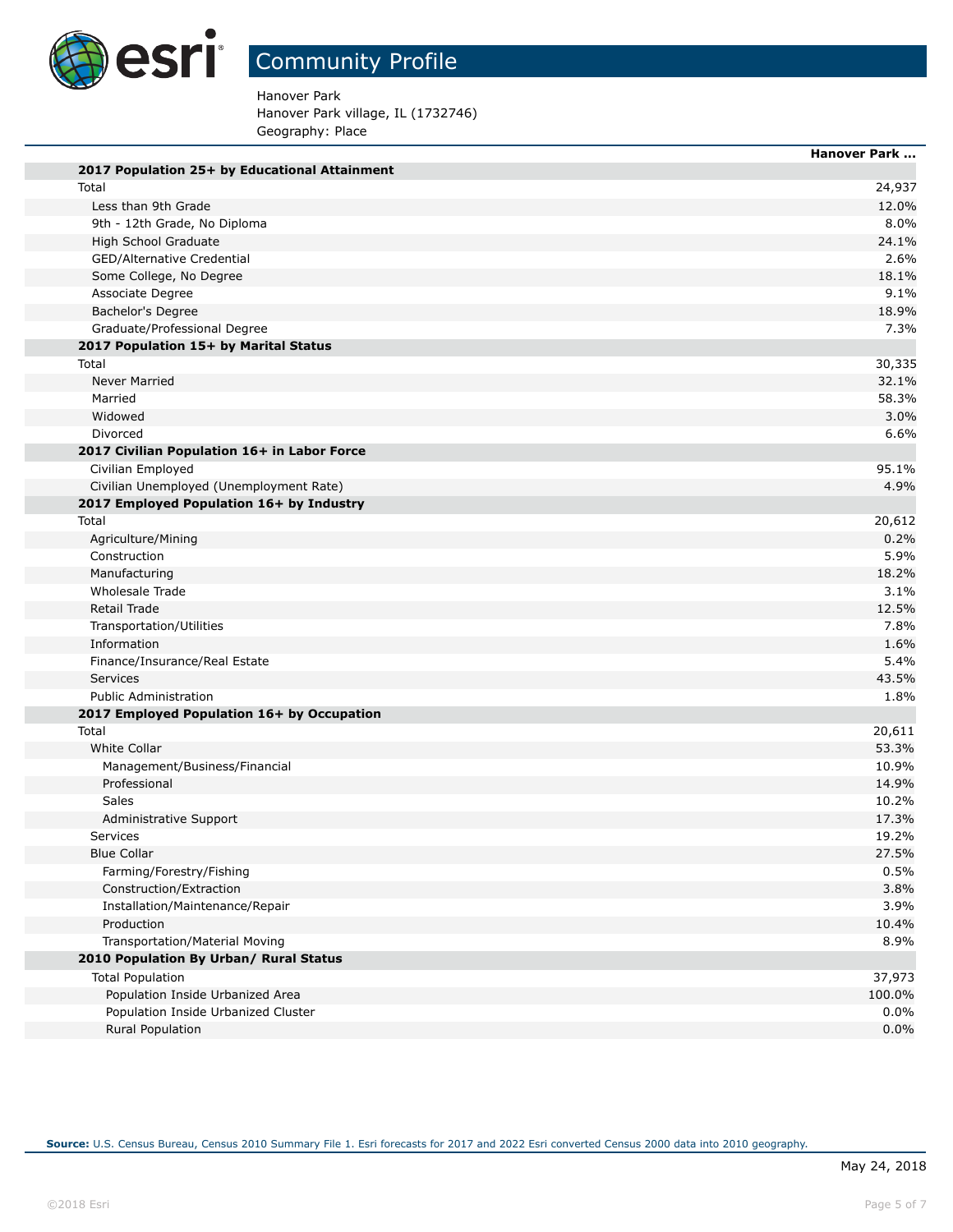

Hanover Park Hanover Park village, IL (1732746) Geography: Place

|                                               | <b>Hanover Park </b> |
|-----------------------------------------------|----------------------|
| 2010 Households by Type                       |                      |
| Total                                         | 10,921               |
| Households with 1 Person                      | 13.2%                |
| Households with 2+ People                     | 86.8%                |
| Family Households                             | 82.4%                |
| Husband-wife Families                         | 61.5%                |
| With Related Children                         | 36.2%                |
| Other Family (No Spouse Present)              | 20.9%                |
| Other Family with Male Householder            | 7.3%                 |
| With Related Children                         | 4.0%                 |
| Other Family with Female Householder          | 13.7%                |
| With Related Children                         | 8.9%                 |
| Nonfamily Households                          | 4.4%                 |
| All Households with Children                  | 49.6%                |
| Multigenerational Households                  | 8.6%                 |
| Unmarried Partner Households                  | 5.8%                 |
| Male-female                                   | 5.2%                 |
| Same-sex                                      | 0.6%                 |
| 2010 Households by Size                       |                      |
| Total                                         | 10,921               |
| 1 Person Household                            | 13.2%                |
| 2 Person Household                            | 23.3%                |
| 3 Person Household                            | 18.8%                |
| 4 Person Household                            | 19.2%                |
| 5 Person Household                            | 12.3%                |
| 6 Person Household                            | 6.8%                 |
| 7 + Person Household                          | 6.4%                 |
| 2010 Households by Tenure and Mortgage Status |                      |
| Total                                         | 10,921               |
| Owner Occupied                                | 79.1%                |
| Owned with a Mortgage/Loan                    | 68.9%                |
| Owned Free and Clear                          | 10.1%                |
| Renter Occupied                               | 20.9%                |
| 2010 Housing Units By Urban/ Rural Status     |                      |
| <b>Total Housing Units</b>                    | 11,483               |
| Housing Units Inside Urbanized Area           | 100.0%               |
| Housing Units Inside Urbanized Cluster        | 0.0%                 |
| <b>Rural Housing Units</b>                    | 0.0%                 |

Data Note: Households with children include any households with people under age 18, related or not. Multigenerational households are families with 3 or more parentchild relationships. Unmarried partner households are usually classified as nonfamily households unless there is another member of the household related to the householder. Multigenerational and unmarried partner households are reported only to the tract level. Esri estimated block group data, which is used to estimate polygons or non-standard geography.

**Source:** U.S. Census Bureau, Census 2010 Summary File 1. Esri forecasts for 2017 and 2022 Esri converted Census 2000 data into 2010 geography.